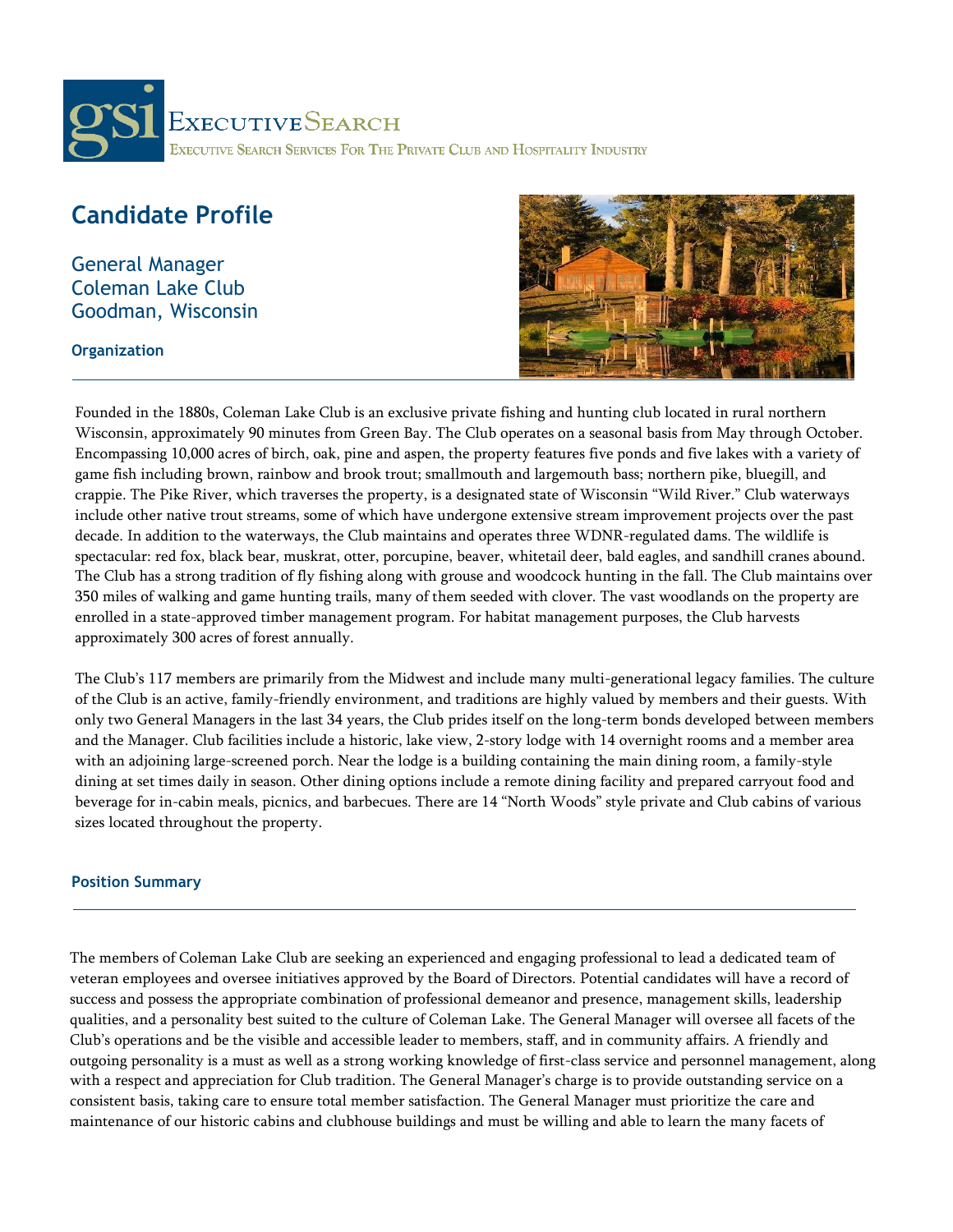managing an exclusive fishing and hunting club on a large property with an active logging operation. This position reports to the Club President and 15-member Board of Directors. The current GM will be retiring after a long and successful tenure. The ideal candidate will need to be very comfortable in a remote and outdoor setting.

## **Staff Overview**

The total seasonal staff consists of 25 associates with an annual staff of 2 full-time employees. Staff positions include:

- Cooks
- Servers
- Maintenance, Grounds and Infrastructure
- Housekeeping
- Reservations
- Stream Workers and Fishing Guides

#### **Responsibilities**

- The timely and efficient management of all Club operations, working hand-in-hand with the staff as to daily operations in all areas with the goal of assuring the highest level of guest and member satisfaction.
- Interaction daily with members and their families to ensure consistent service with the innate ability to anticipate and solve member issues. Ability to be responsive when fielding member requests and diplomatic when enforcing Club rules.
- Management of the Food & Beverage program, including menu development and implementation, front-of-house service, purchasing and inventory controls.
- Acting as the primary contact for the Wisconsin Department of Health Services for annual inspections to maintain hotel and restaurant licenses. Keeping staff up to date with required food safety courses and other training.
- Managing an ongoing and proactive year-round maintenance program for buildings, roads, equipment, vehicles, fishing boats, mechanical systems and water management structures for both club facilities and private cabins.
- Monitoring the physical appearance of the property to ensure cleanliness and maintenance through routine inspections and preventive maintenance programs.
- Supervision of fisheries and habitat management efforts, including seasonal stream management work and consultantbased initiatives developed with the Board of Directors.
- Coordination of sustainable forestry operations under the Club's Managed Forest Law enrollment, working with the board's land management committee and contractors.
- Acting as the primary contact for all governmental agencies, including Wisconsin Department of Natural Resources (WDNR) for waterway and land management activities, OSHA and EEOC for employment activities, etc.
- Representing the Club in local community activities and affairs, and maintaining a positive relationship with the Town of Goodman, Marinette County, the WDNR, and other external stakeholders.
- Overseeing accommodation reservations forecasting, management and scheduling for members and guests and reporting all member and guest activities for billing by outside accounting firm.
- Development and active management of annual operating and capital budgets within the established financial goals of the Club, actively monitoring financial performance.
- Coordination with outside accounting firm for payroll related functions and expense reporting for preparation of monthly financial statements.
- Active engagement in employee recruitment, retention, training, oversight, and motivation, keeping in mind the seasonal nature of operations.
- Responsibility for creating a positive staff culture while ensuring accountability.
- Conducting meaningful employee reviews on a regular basis.